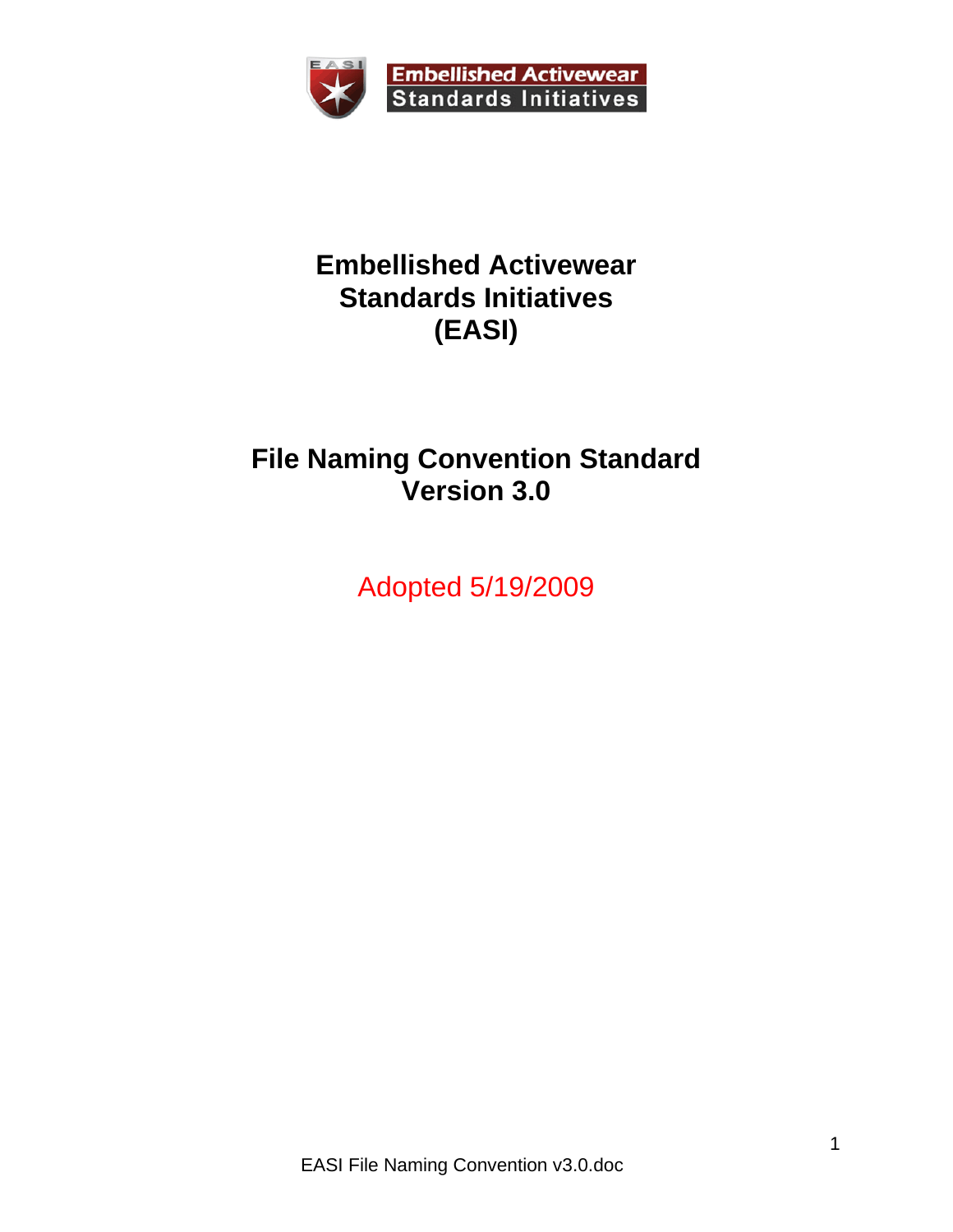

### **Embellished Activewear Standards Initiatives (EASI) File Naming Convention Standard Version 3.0**

# **Adopted as of May 19, 2009**

The EASI Standards File Naming Convention Standard for use with the file names of the standard business documents exchanged between trading partners. The adopted File Naming Convention Standard is as follows:

File Naming Convention:

Document Type\_ Company ID\_Interchange ID.txt

- The File Name will be defined as numeric. The only non-numeric characters will be the underscore symbol "\_" and the File Extension ".txt". All other characters will be numeric.
- The Document Type will be one of the following:
	- 810 Invoice (Uses GTIN)
	- 820 Payment Remittance Advice
	- 832 Product Descriptor Data Base (PDD)
	- 846 Inventory Status
	- 850 Purchase Order (Uses GTIN)
	- 852 Point of Sale File (Uses GTIN)
	- 855 Purchase Order Acknowledgement
	- 856 Advanced Shipping Notice (ASN)
	- 870 Order Status/Expected Available To Ship Dates
	- 889 Special Event promotional pricing Count
	- 890 Special Event Promotional Pricing Recount
	- 940 Direct Ship Purchase Order
	- 945 Shipment Confirmation
	- 997 Functional Acknowledgement

*NOTE: Document Types may be added or removed at a later time, as required.*